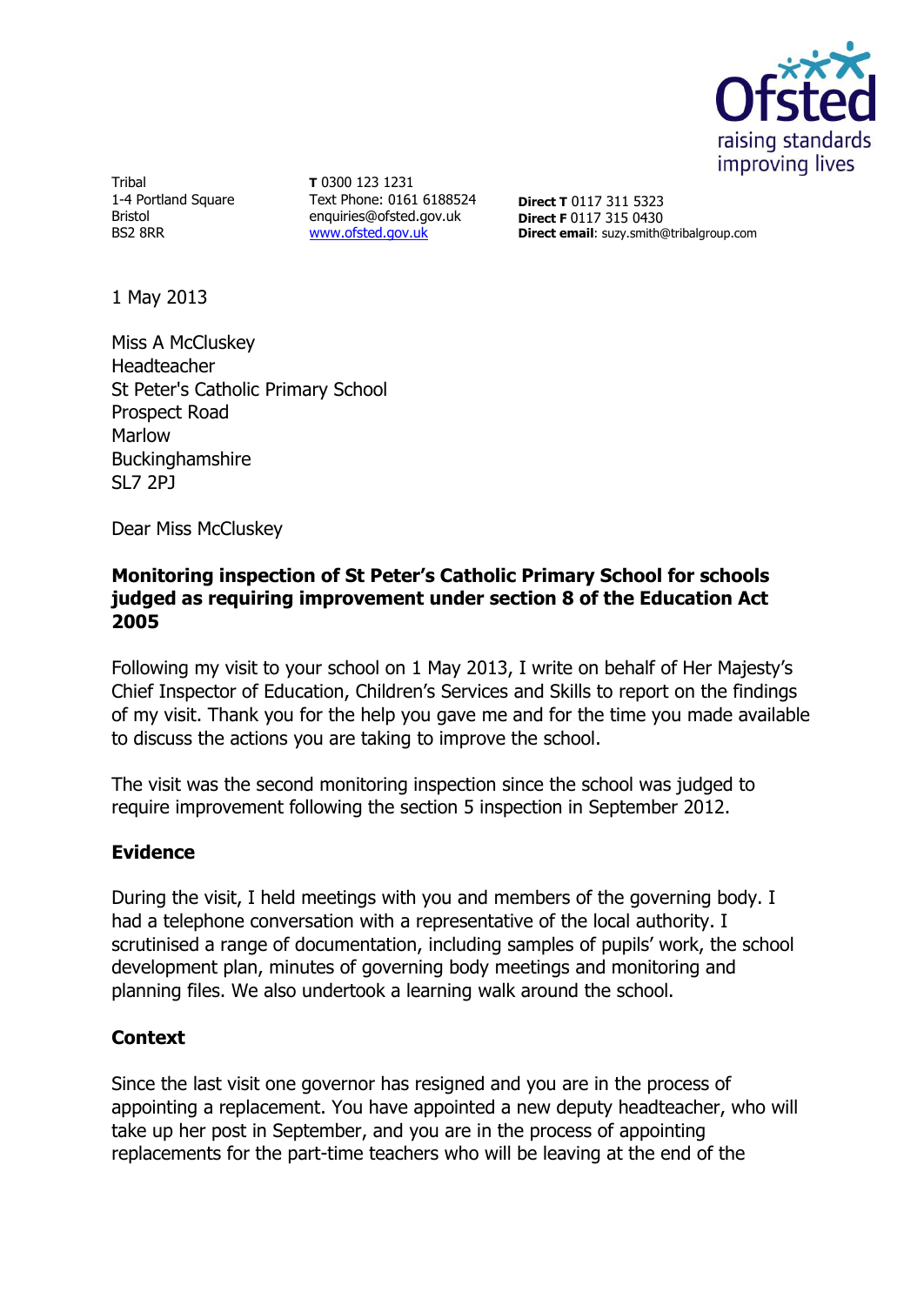

summer term. One new teacher has been appointed to teach in Year 4 and another as a job share in Year 6.

# **Main findings**

There is clear evidence that, since the recent section 5 inspection and my subsequent first monitoring inspection, you have taken effective action to address the points for improvement identified in the section 5 inspection report. Although progress has been swifter in some areas than in others, the school is on the right track and there is increasingly secure evidence that planned actions are having a positive impact on pupils' progress, the quality of teaching and the leadership of the school.

Pupils' progress across the school in writing is rapidly improving. Pupils in Year 2 and 6 are on track to attain well above the national averages and the proportion expected to attain the higher levels is much higher than in recent years. This is because there has been a concerted focus on providing pupils with regular opportunities for purposeful, extended writing in a wide range of subjects. For example, on our learning walk we observed pupils in Year 5 enthusiastically writing imaginary diaries in which they were exploring what it would be like to be an immigrant in Great Britain in the 1950s. Although pupils' writing is not always wellpresented, the quality and quantity of their written work has improved considerably this year. In mathematics, the recent development of a calculation policy has had a positive impact on ensuring that numeracy skills are developed progressively and systematically across the school. However, you recognise that more needs to be done to develop teachers' confidence in ensuring that pupils' use and apply these skills to solve a range of problems.

The monitoring of teaching is much more rigorous and the feedback provided to teachers is now clearly identifying strengths and areas to improve. The resulting targets are more closely aligned to training and follow-up observations are starting to check the impact of such training on the quality of teaching. As a result the profile of teaching is improving and the school's detailed lesson observations provide convincing evidence to indicate that the majority of lessons are good. Teachers' planning is better matched to the needs of different groups and demonstrates greater flexibility in responding to the emerging needs of the class. However, a remaining weakness in teaching is the inconsistency in the marking of pupils' work. Although marking is usually accurate and provides clear guidance about how to improve, sometimes teachers written feedback does not provide a good model of neat, legible writing and pupils' mistakes are not always followed up in subsequent marking.

The outside area of the Early Years Foundation Stage has been developed as an attractive, well-designed and exciting natural extension to the classroom. On our